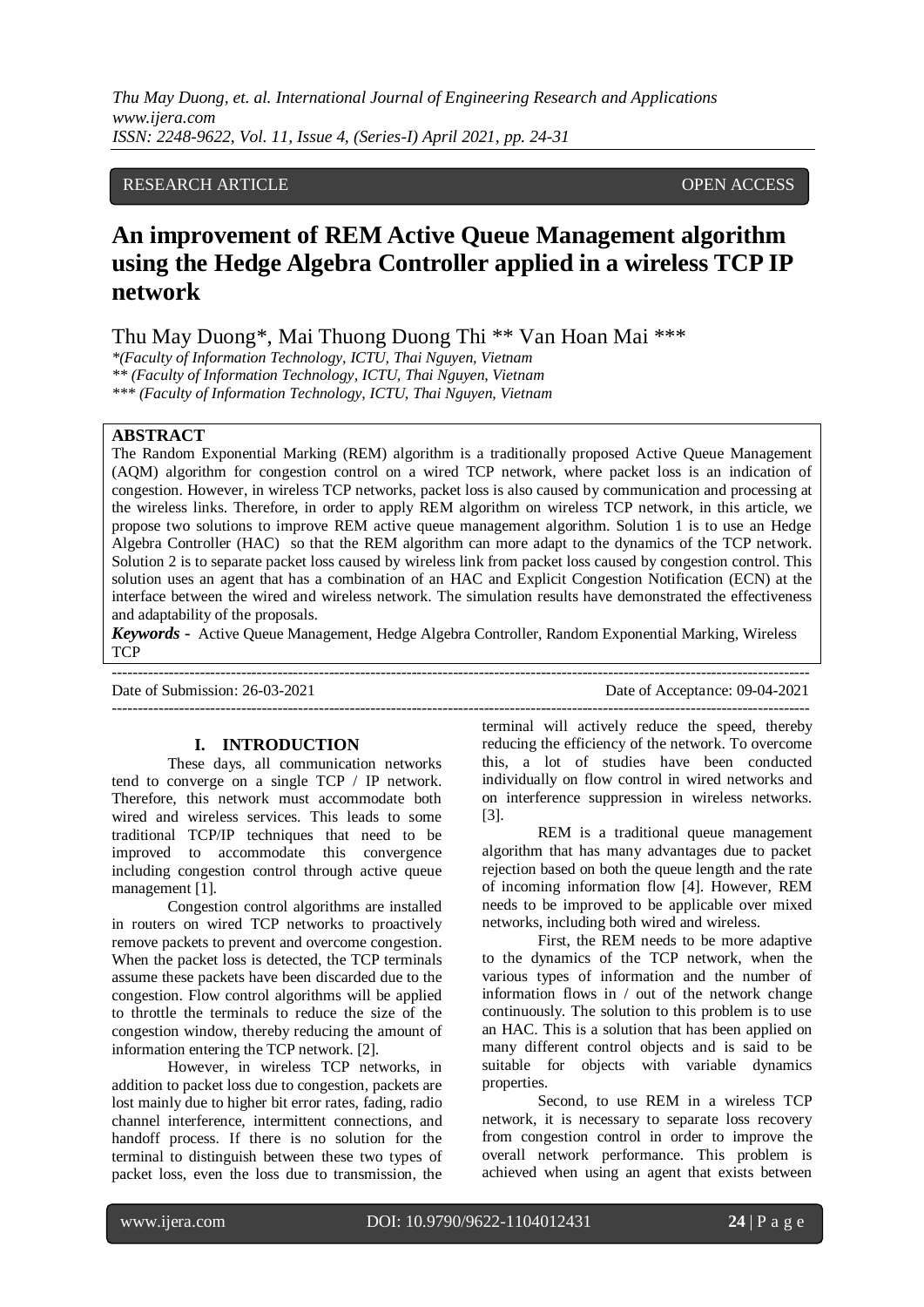the interface of the wired and the wireless network. On this Agent, in addition to using HAC, it also integrates ECN method to distinguish packet loss due to congestion or transmission error.

In the next sections of this article, after analyzing the problems that exist on the wireless TCP network and their corrective solutions, we will describe in detail how to proceed with these two solutions, analyzing the simulation results to demonstrate the effectiveness and adaptability of the two solutions.

## **II. WIRELESS TCP NETWORK PROBLEMS AND SOLUTIONS 2.1. Features of the wireless TCP network**

In a wireless network, mobile terminals expect data transport services to be provided as fixed terminals. However, using TCP on a network that contains wireless links causes the network throughput to be severely reduced due to the following important factors: [6], [7]:

Capacity limits: Spectrum is a valuable resource in radio communications. The spectrum of the radio channel will limit the maximum rate at which packets can be transmitted over wireless channels. Meanwhile, to ensure reliable transmission, we must use forward error coding (FEC) and automatic repeat request (ARQ) techniques. To do this requires an additional bandwidth limitation which is inherently limited. Error control mechanisms, on the other hand, can only partially correct failures in the wireless environment.

High bit error rate: Wireless links have a much higher bit error rate than wired links. Faulty packets cause timeouts in the TCP sender, which increases frequent retransmission speed, which is always associated with a slow start period in TCP. Repeated errors can lead to low network throughput. Furthermore, the wrong packets generate end-to-end retransmissions that overwhelm the traffic throughout the network. On the other hand, the error on the wireless link is usually a cluster error caused by fading, loss of connection depending on the location of the mobile device. With the high bit error rate characteristic of wireless transmission, we have to choose the much smaller Maximum Transmission Unit than the data unit in wired networks. The small size of this data unit also leads to the use of small packets in parts of the network with a wired link, although larger data packets may be used on wired links. . The consequence of this is that costs for data packet processing (data encapsulation, data separation ...) at the nodes on the transmission line increase and decrease the throughput of the network.

Higher end-to-end latency: Obviously the presence of a wireless link on a terminal-to-end connection slows down data throughput and increases end-to-end latency due to limited capacity. Furthermore, retransmissions caused by erroneous packets also add an additional delay that should be taken into account when calculating overall latency. In addition, wireless systems often use encoding and interleaving techniques to overcome high busty failure rates. These methods also increase wireless latency.

Disconnect frequently: Disconnecting means the link quality is temporarily poor, resulting in the inability of the mobile device to receive the information. In mobile wireless communication systems, handover often results in changes in packet delay or loss of packets. This can cause a disconnection that extends from a number of packets up to a few frames. If a cell has a high density of users, such as a pico-cell, some connections (of new calls) may not receive bandwidth for a long time.

## **2.2. Some solutions to overcome**

To deal with problems in wireless networks, several new versions of TCP that include numerous solutions have been introduced. Proposals to improve TCP performance in wireless networks can be divided into three categories: end-to-end method, connection spliting method, and link layer method.

The end-to-end methods attempt to make the TCP sender handle the packet loss on the radio channel through two techniques. First, they use some form of selective confirmation, such as SACK or quick retransmission, to allow the sender to recover from multiple packet loss in a single window without having to time out. The main advantage of these methods is that it reduces the disconnection time caused by the handover and it can be used to tune TCP to a mobile computing environment without terminal modification. Second, they try to make the sender differentiate between congestion and other forms of loss by using an ECN mechanism [8], [9].

The split method of connection attempts to separate loss recovery over the wireless link from the wired link because the two links have completely different characteristics. These solutions include Indirect-TCP, M-TCP. The split methods generally cause high packet overhead when using protocol overlap. Since then, a lot of buffer capacity in the base station is required [10].

Link layer methods attempt to conceal linkrelated losses with a TCP sender by using ARQ and FEC techniques over the wireless link. ARO and FEC are successful in reducing BER and they naturally fit into the layered architecture of the protocol stack. However, all of these methods limit the available wireless bandwidth.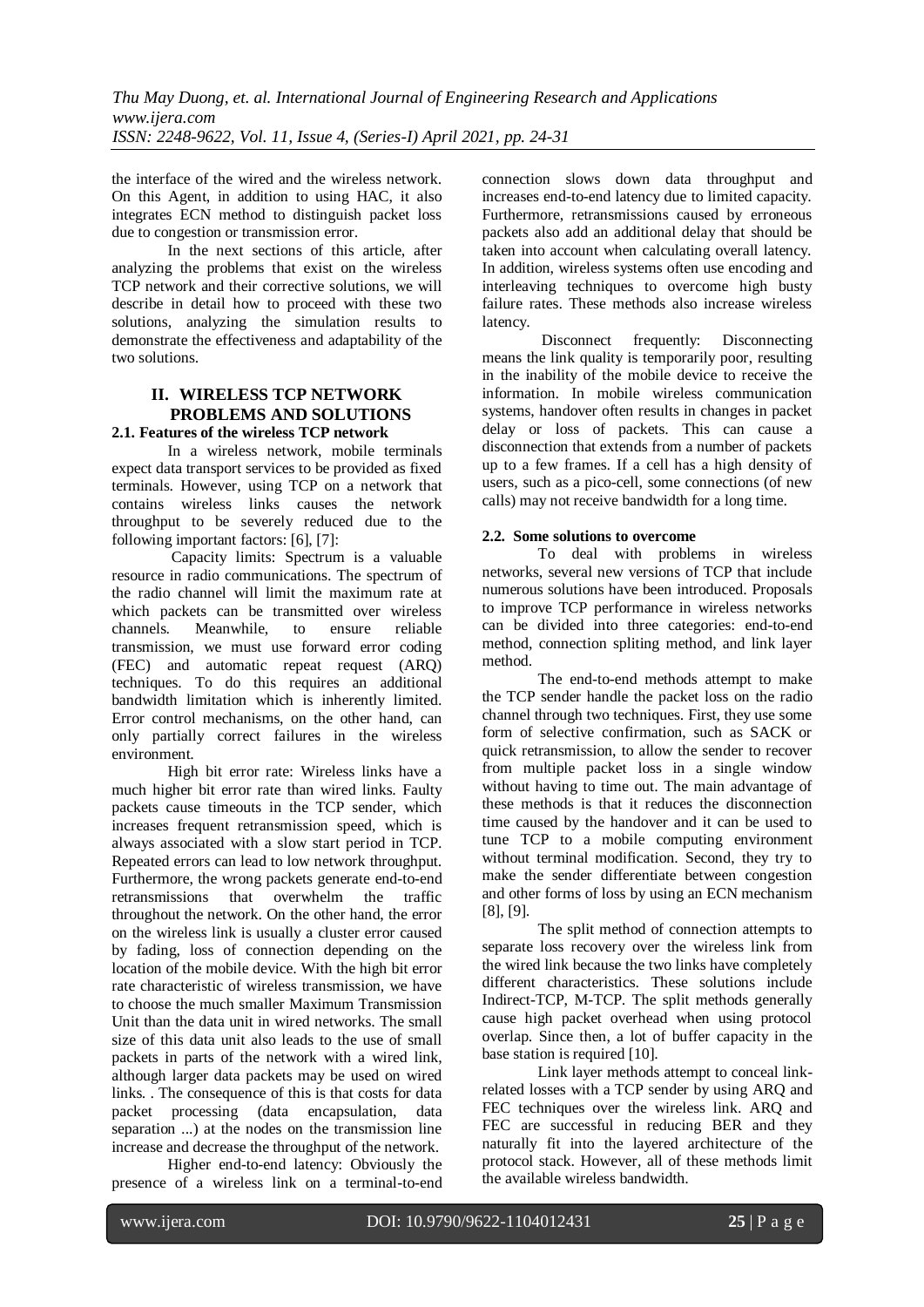## **III. CONSTRUCTION OF HAC TO IMPROVE REM ALGORITHM**

## **3.1 The REM algorithm**

Like other AQM algorithms, REM is used to achieve high transmission efficiency, low average packet loss rate, and small queue delay. The special feature is that the REM uses a unit of measure of congestion called price. This unit is calculated from the difference in the queue of the instantaneous queue length with the target queue length, the difference in the rate of information to the line

capacity (1) [4], [5].  
\n
$$
p(kT) = \max(0, p(k-1)T + \gamma(\alpha(q(kT) - TQL) + x(kT) - c))
$$
\n(1)

Where c is the route capacity (packet rate by time), q  $(kT)$  is the length of the queue, and  $x(kT)$  is the rate at which the packet arrives. The probability of REM's packet marking or drop is calculated using (2):

$$
prob(kT) = 1 - \varphi^{-p(kT)} \text{ where } \phi > 1 \text{ is a}
$$
constant (2)

| <b>Parameters</b>        | <b>Description</b>                                |
|--------------------------|---------------------------------------------------|
| $q_{ref}$                | Reference queue length                            |
| and $\gamma$<br>$\alpha$ | Constants for computing the<br>"congestion price" |
|                          | Constant for computing the<br>drop probability    |
|                          | Sampling interval                                 |

### **3.2 Building the controller according to the Hedge Algebra (HA) approach**

HA was developed in [11] to model semantics based on the order of linguistic words (linguistic values) of linguistic variables. Using the HA can quantify the semantic value of the linguistic variables in the rule. Then, the fuzzy laws can be seen as a point on the surface. Thus, the approximation methodology in control can be converted into an interpolation method on a realsurface determined by these points using fuzzy parameter values [12]. This transformation is defined by the Semantically Quantifying Mappings (SQMs) of the HA that can maintain relationships between variables based on the semantic order of linguistic values in the control rule system. The result can be considered as an appropriate mathematical model of control knowledge. Thus, the HA can provide a solid basis for developing new coherent and effective methods of reasoning for a type of controller, which is HAC (Fig.1).



*Figure 1. Diagram of control system using HA [\[12\]](#page-6-2)*

To design a HAC we must perform the following main steps [13], [14]:

Step 1: Selecting the elements of the HA for input / output variables.

Step 2: Building a mathematical model for the input-output relationship of the HAC

Step 3: Calculating semantic quantitative values for language labels, build input-output relational surface (with defined fuzzy parameter set).

When the controller is working, the approximation problem is calculated using the interpolation method on the surface.

#### **3.3 The HAC for REM algorithm improvement problem**

HAC implements the REM algorithm (HACREM), which is also based on the price variable to measure congestion like the REM algorithm. We use two inputs, one that represents the price at the current time  $P_r(kT)$  and one that represents the price at the previous cycle time  $P_{r}(kT - T)$ . Based on these two input values, the HA controller determines the value of packet rejection probability (DVP) that represents the output of the system.



## *Figure 2. HAC for REM AQM problem*

The inputs variables  $P_r(kT)$ ,  $P_r(kT - T)$ and the output *DVP(T)* are defined as follows:  $P_r(kT - T) = \{VS, S, W, B, VB\}$ ,  $P_r(kT) = \{VS, S, W, B, VB\}$ ,  $DP = \{VS, S, LS, W, LB, B, VB\}$ . When choosing  $sG_i = \frac{1}{TQL + C}$ the crips domain of the inputs that will be in the range  $[-1; 1]$  this domain is mapped to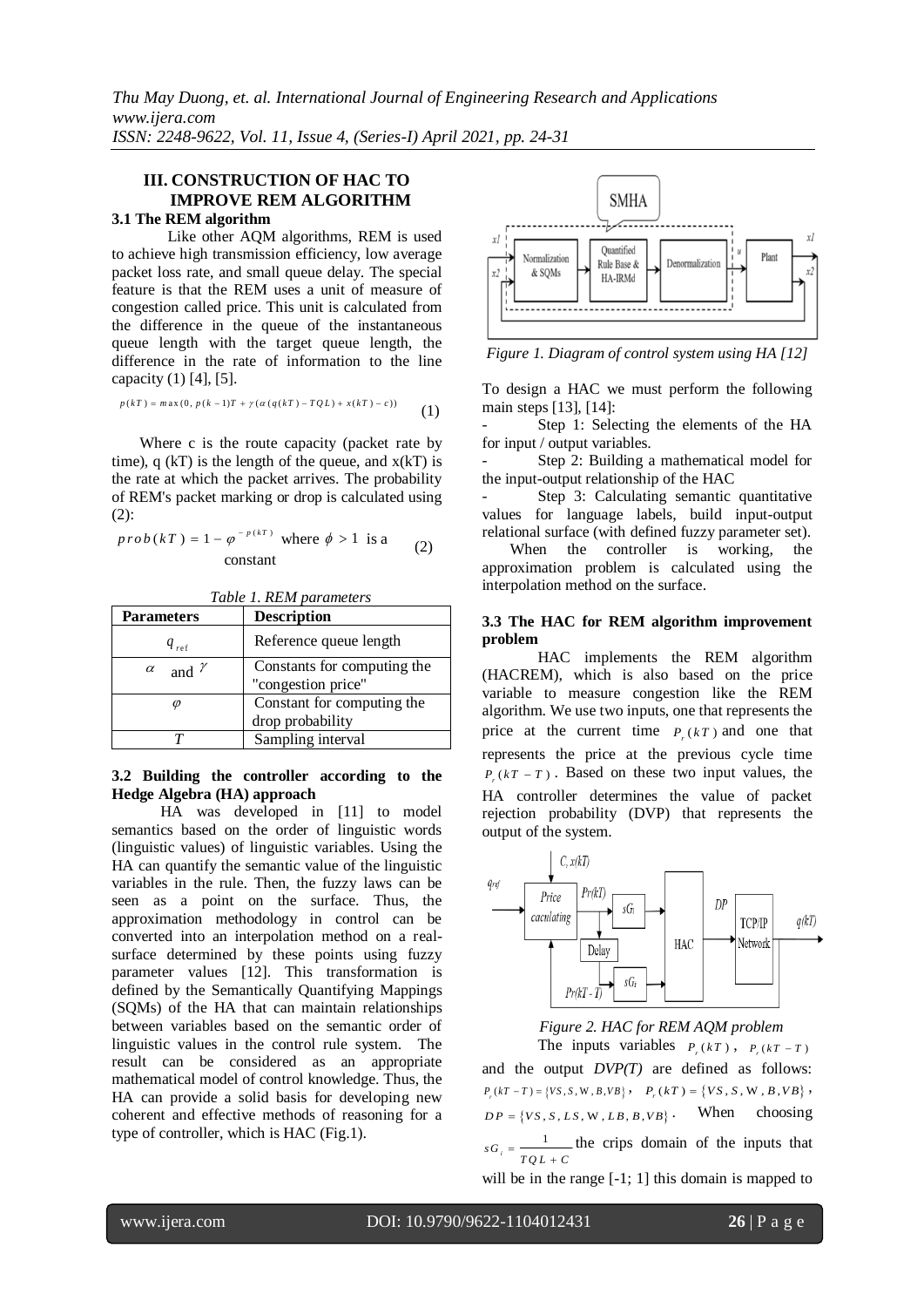the domain [0,1] of the HA.

The fuzzy parameters of the HA for input/output variables are pre-selected as shown in Table 1. The law of inference in the HAC is shown in Table 2.

*Table 1. Fuzzy parameters of the HA for*  $P_r(kT)$ ,

| $P_{r}(kT-T)$ , DVP |             |               |     |  |  |  |  |  |
|---------------------|-------------|---------------|-----|--|--|--|--|--|
|                     | $P_{r}(kT)$ | $P_{r}(kT-T)$ | DP  |  |  |  |  |  |
| fm(S)               | 0.5         | 0.5           | 0.5 |  |  |  |  |  |
| $\gamma = \mu(L)$   | 0.5         | $0.5^{\circ}$ | 0.5 |  |  |  |  |  |

| Table 2. Fuzzy rule system for REM AQM problem |  |  |  |  |
|------------------------------------------------|--|--|--|--|
|                                                |  |  |  |  |

| $P_{r}(kX)$<br>$-T)$<br>$P_r(kT)$ | 0  | VS | S                | W  | B  | VB |    |
|-----------------------------------|----|----|------------------|----|----|----|----|
| 0                                 | 0  | 0  | VS               | VS | S  | LS | W  |
| VS                                | 0  | VS | VS               | S  | LS | W  | LB |
| S                                 | VS | VS | S                | LS | W  | LB | B  |
| W                                 | VS | S  | LS               | W  | LB | B  | VB |
| B                                 | S  | LS | W                | LB | B  | VB | VB |
| VB                                | LS | W  | LB               | B  | VB | VB | 1  |
| 1                                 | W  | LB | $\boldsymbol{B}$ | VB | VB |    |    |

Using fuzzy parameters in Table 1 to calculate semantic quantitative values of linguistic labels in Table 2 we obtain a semantic quantitative table of variables (Table 3). This table is also equivalent to the inference surface depicted in Figure 3.



*Figure 3. Inference surface of HAC*

|  |  |  |  | Table 3. Semantic quantitative values of variable |  |  |
|--|--|--|--|---------------------------------------------------|--|--|
|  |  |  |  |                                                   |  |  |

| $\forall (kT)$<br>$P(kT-T)$ | (0) | (VS) | (S)  | (W)  | 0.0000 0.1513 0.3988 0.5000 0.6012 0.8488 1.0000<br>( <i>B</i> )                                         | (VB) | (I)  |
|-----------------------------|-----|------|------|------|----------------------------------------------------------------------------------------------------------|------|------|
| (0)                         | (0) | (0)  | (VS) | (VS) | $\mid 0.0000 \mid 0.0000 \mid 0.0000 \mid 0.1012 \mid 0.1012 \mid 0.2250 \mid 0.3488 \mid 0.5000$<br>(S) | (LS) | (W)  |
| (VS)                        | (0) | (VS) | (VS) | (S)  | 0.1513 0.0000 0.1012 0.1012 0.2250 0.3488 0.5000 0.6512<br>(LS)                                          | (W)  | (LB) |

|                                    |      |      |      |                                    | 0.3988 0.1012 0.1012 0.2250 0.3488 0.5000 0.6512 0.7750 |              |              |
|------------------------------------|------|------|------|------------------------------------|---------------------------------------------------------|--------------|--------------|
| (S)                                | (VS) | (VS) | (S)  | (LS)                               | (W)                                                     | (LB)         | ( <i>B</i> ) |
|                                    |      |      |      | 0.5000 0.1012 0.2250 0.3488 0.5000 | 0.6512                                                  | 0.7750       | 0.8988       |
| (W)                                | (VS) | (S)  | (LS) | (W)                                | (LB)                                                    | ( <i>B</i> ) | (VB)         |
|                                    |      |      |      | 0.6012 0.2250 0.3488 0.5000 0.6512 | 0.7750                                                  | 0.8988       | 0.9636       |
| (B)                                | (S)  | (LS) | (W)  | (LB)                               | ( <i>B</i> )                                            | (VB)         | (VB)         |
|                                    |      |      |      | 0.8488 0.3488 0.5000 0.6512 0.7750 | 0.8988                                                  | 0.9636       | 1.0000       |
| (VB)                               | (LS) | (W)  | (LB) | ( <i>B</i> )                       | (VB)                                                    | (VB)         | (I)          |
| 1.0000 0.5000 0.6512 0.7750 0.8988 |      |      |      |                                    | 0.9636                                                  | 1.0000       | 1.0000       |
| (I)                                | (W)  | (LB) | (B)  | (VB)                               | (VB)                                                    | (I)          | (I)          |

## **IV. SEPARATION OF LOSS RECOVERY FROM CONGESTION CONTROL**

The popularity of the Internet is, at least in part, due to the technology independent design of the IP network layer, which seamlessly connects diverse networks. Meeting the integration of wired and wireless TCP / IP networks is therefore an essential requirement of any new networking standard. In addition, a good strategy must be able to handle the coexistence of both ECN-enabled and ECN-enabled routers.

Packet loss due to buffer overflow can certainly happen on the Internet. In addition, routers do not have ECN capability, even routers that have AQM algorithms such as REM or RED perform packet reject when experiencing heavy congestion. For routers that do not support ECN, packet loss is considered congestion. So, for networks with such routers, the ambiguity between packet loss due to transmission failure and congestion loss can lead to congestion control failure.

To resolve this issue, we propose the following solution:

- Clearly inform the cause of the data packet loss (ECN)

Conceal the loss of data packets due to transmission errors by creating a WHACREM Agent at the interface between wired and wireless networks.

#### **4.1 Explicit Congestion Notification**

ECN was initiated in 1999 from the idea of early detection of system bottlenecks and sending notification signals to the system before queue overflows. In today's TCP / IP networks, dropped packets are seen as a congestion signal. The majority of routers in a TCP / IP network are unprepared for embryo congestion detection. Therefore, when the queue overflows, the packets are dropped. Through acknowledgment packets sent to the source TCP detects packets discarded and detects current congestion in the network **Error! Reference source not found.**.

To limit packet rejection, ECN proposed a solution to develop the detection of system embryo congestion by calculating the average queue size and placing one ECN bit in the IP packet header. When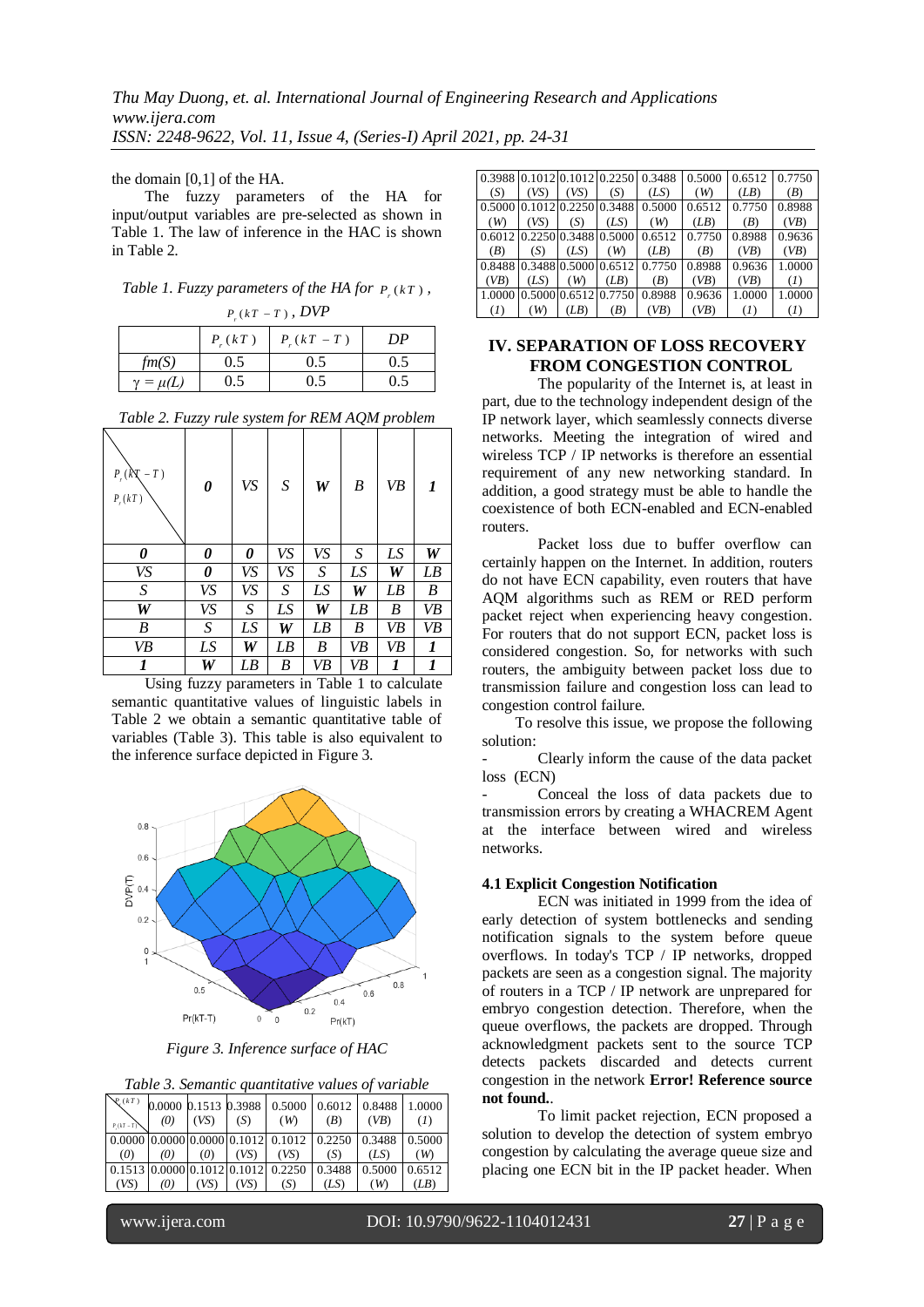the average queue size exceeds a certain threshold, the ECN detects and reports the congestion without having to rely on discarded packets.

#### **4.2 Agent Building the WHACREM Agent**

We propose to design an Agent as the interface between the wireless network and the wired network at the base station or wireless router. The essence of this Agent (WHACREM) is to install a HACREM controller in conjunction with the ECN. Before the data enters the wireless link, WHACREM Agent monitors both the passing IP packet and the re-provisioning ACK. When congestion loss is detected, an ECN bit is set immediately. This makes it possible to transport all congestion messages to the TCP source correctly. Whenever a packet is lost due to a transmission error, the router just invokes the retransmission mechanism without reducing its congestion window size. Since packet loss due to transmission failure cannot cause TCP to reduce window size, the WHACREM Agent can significantly improve network performance.

In practice, there may be cases where multiple packets are marked with the WHACREM Agent in a single window, so this algorithm performs at most one ECN marker per RTT time. This also provides stability compared to the possibility that a wireless ECN packet is dropped in both directions. The above solution gives WHACREM two main advantages:

It effectively improves TCP performance in wireless network and is suitable for existing TCP mechanism.

More importantly, it is compatible with routers that do not support ECN, making this algorithm highly acceptable in both wired and wireless networks.

### **V. SIMULATION RESULTS**

Figure 4 illustrates the network architecture used to evaluate performance over wireless networks with and without WHACREM on the NS2.35 emulation program. Where packets are transmitted in two directions between the LAN terminals to the wireless terminals, the propagation delay is said to be negligible. We also assume that the ACK message from wireless terminals will immediately reach the LAN server. Since the ACK packet is relatively much smaller than the data packet (40 byte ACK vs. 560-1500-byte packet), this is a reasonable assumption.



*Figure 4. Architecture of the mixed network simulation*

#### **5.1 Efficiency**

To test WHACREM's effectiveness, we set up simulated conditions with both a wired and wireless link that both has a bandwidth capacity of 2Mbps. The buffer capacity of the routers is 120 packets. Wireless link is shared by 100 NewReno TCP servers. They all implement the file transfer protocol (FTP), ie all are greedy. FTP sources can pass through a single link or multiple links, in which routers have REM or HACREM installed for comparison. The wireless channel model selected is a two-state Markov chain model. In order to change the dynamics of the network, we initially activated 20 sources and every 50 seconds thereafter, 20 other sources activated until all 100 were active.



*information sources increases*

Figure 5 shows that both WREM and WHACREM methods are very effective in improving the goodput of Newreno (over 90%). Where WHACREM shows more adaptation to network dynamics. When the number of sources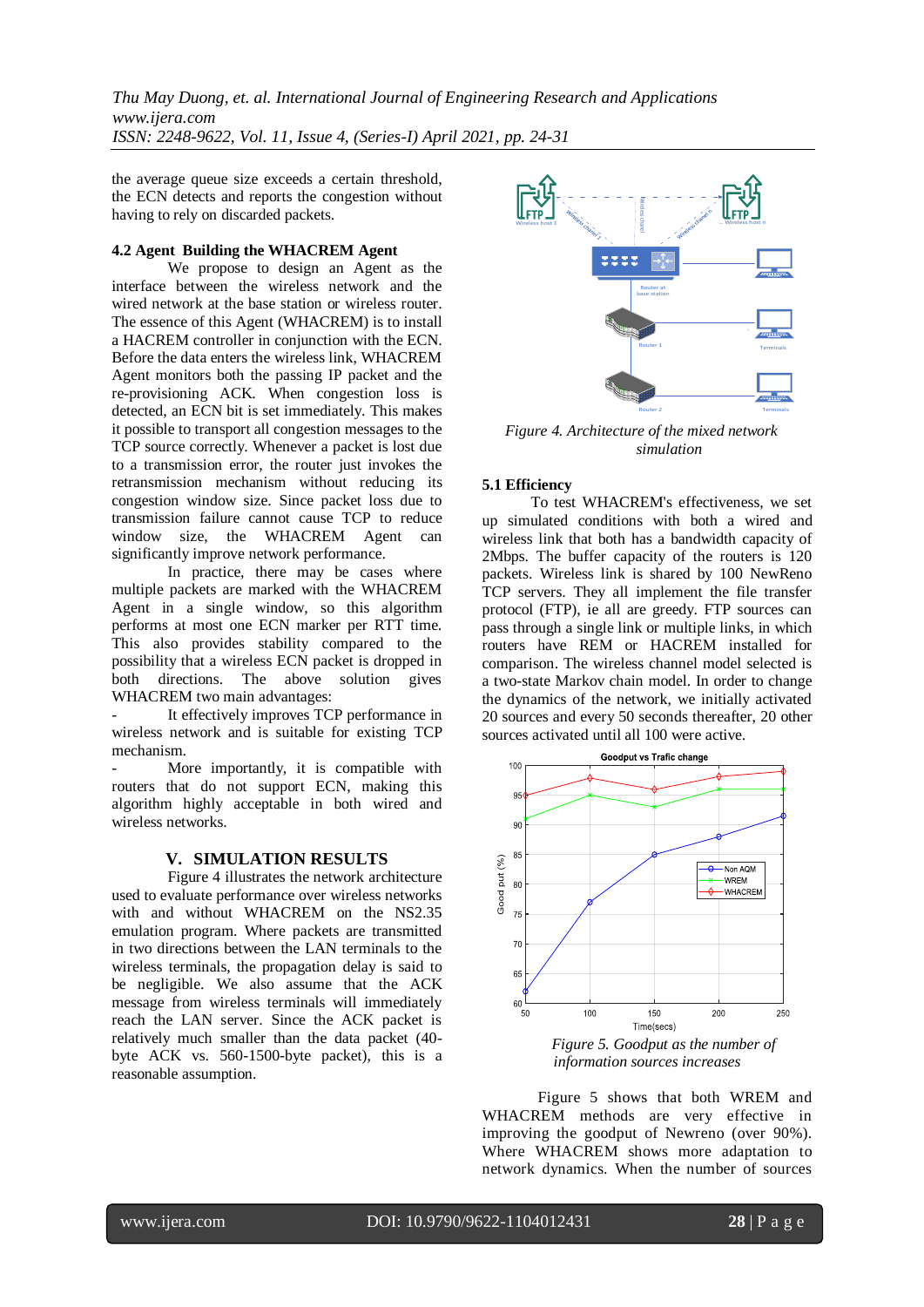to the wireless network changes, WHACREM always maintains a goodput greater than 95%. Whereas, when the network is not supported by WHACREM, the goodput is very low, especially when the number of sources involved is small.

Cumulative packet loss due to buffer overflow is shown in Figure 6. It can be seen that WHACREM and WREM make negligible loss while Newreno without AQM will suffer increasing packet loss. This is consistent with the instantaneous queue length situation depicted in Figure 7.



*Figure 6. Cumulative packet loss as the source of information increases*



*WHACREM*

**5.2 Compatibility**

l

www.ijera.com DOI: 10.9790/9622-1104012431 **29** | P a g e

To test WHACREM compatibility, we need to perform this simulation with multiple links including routers with and without ECN support. For simplicity, we just put two routers in the path: One is running HACREM and the other doesn't support ECN. As above, we use a two-state Markov chain model to simulate the wireless link, using 100 Newreno sources with 20 sequentially activated sources every 50 seconds. We compare performance by results obtained on the same topology but both routers are ECN supported to confirm its compatibility.



*Figure 8 Goodput when a router with and without using ECN*

Instantaneous Oueue length without ECN



*without ECN*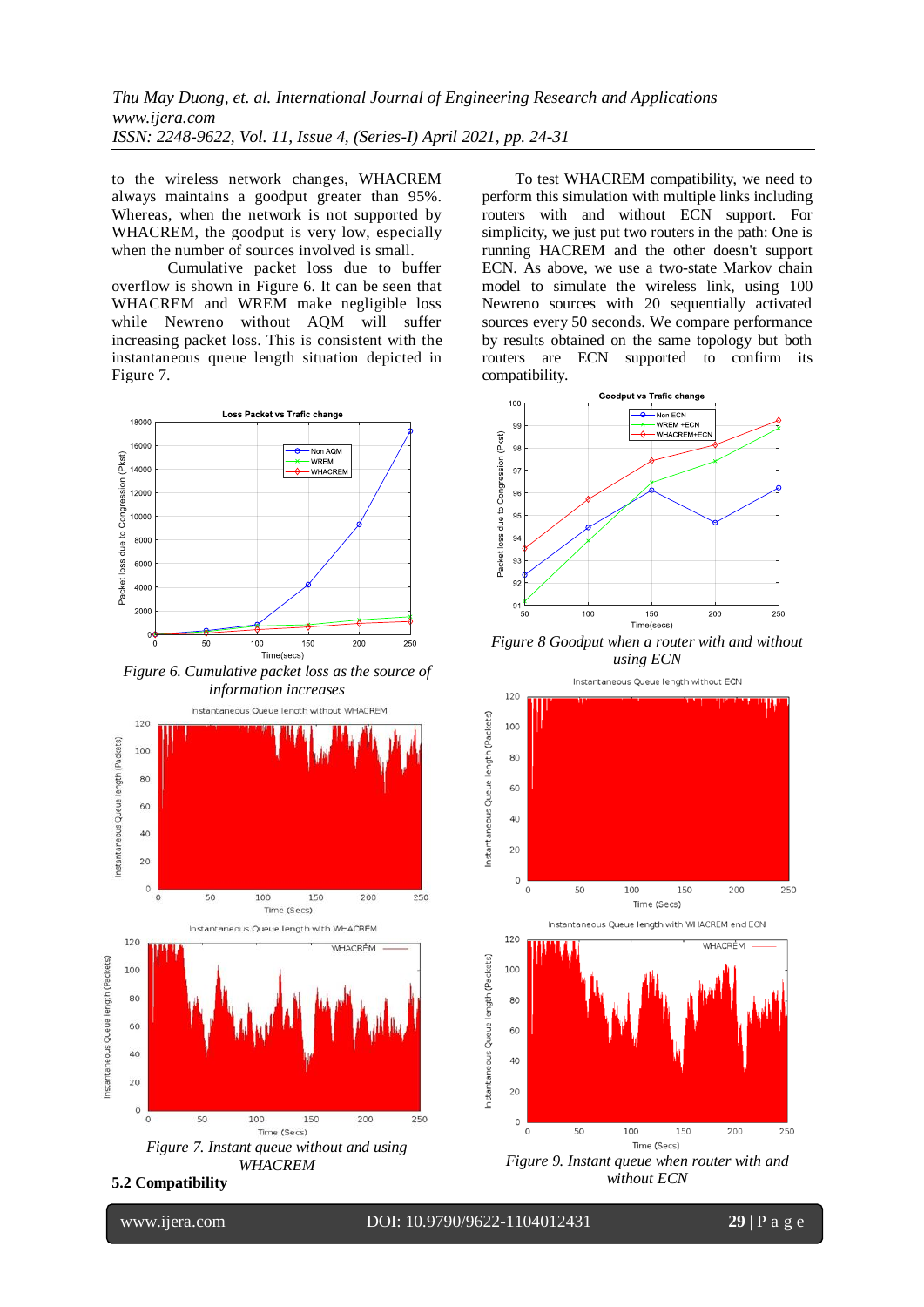Figure 8 shows that when placing the WHACREM Agent at the interface between the two networks, the efficiency of the network usage is high whether or not the internal routers use ECN. However, ECN-enabled routers should be used for best performance. Observations of the queue length in Figure 9 show that HACREM can stabilize the average queue at a low level, thus leading to low queuing delay and low packet loss rates.

#### **VI. CONCLUSION**

The active queue management algorithms have been widely recognized as an effective way to improve wired TCP performance. However, with wireless TCP, these algorithms need to be improved to separate between congested packet loss and packet loss due to line loss. The WHACREM algorithm is proposed on the basis of improved REM performance by HAC in package marking and removal. At the same time, WHACREM integrates with the ECN and is installed at the interface between the wireless network and the rest. The simulation results show that WHACREM ensures efficiency by increasing googput and reducing packet loss accumulation. Also, WHACREM is compatible with the rest of the wired routers in the network whether or not they support ECN.

#### **ACKNOWLEDGEMENTS**

This research was supported by the ICTU research grant (under project # T2020-07-12). We thank our colleagues from the ICTU who provided insight and expertise that greatly assisted the research.

#### **REFERENCES**

- [1]. Ma, L., Liu, X., Wang, H. et al. Congestion Tracking Control for Wireless TCP/AQM Network Based on Adaptive Integral Backstepping. Int. J. Control Autom. Syst. 18, 2289–2296 (2020). <https://doi.org/10.1007/s12555-019-0724-y>
- [2]. Sharma, Anup & Behera, Ashok. (2016). A Survey on Active Queue Management Techniques. International Journal Of Engineering And Computer Science. 10.18535/ijecs/v5i11.47.
- [3]. K. A. Yadav and S. Kumar, "A review of congestion control mechanisms for wireless networks," 2017 2nd International Conference on Communication and Electronics Systems (ICCES), Coimbatore, India, 2017, pp. 109- 115, doi: 10.1109/CESYS.2017.8321245.
- <span id="page-6-0"></span>[4]. Athuraliya S., Lapsley D. E., Low S. H. (2001), "Random early marking for Internet congestion control". IEEE/ACM Transactions on Networking, Vol. 15, No:3, pp. 48-53.
- <span id="page-6-1"></span>[5]. Huy Nguyen Phuong, Dung Le Ba, An application of genetic fuzzy system to improve the Random Exponential Marking algorithm in Active queue Management, 5th International Conference on BioMedical Engineering and Informatics (BMEI'12), pp. 1552-1556
- [6]. Victor H. Li, Zhi-Qiang Liu, Steven H. Low, Using AQM to improve TCP performance over wireless networks, Proceedings Volume 4866, Quality of Service over Next-Generation Internet; (2002) https://doi.org/10.1117/12.473023
- [7]. Wang, H.; Tang, J.; Hong, B. Research of Wireless Congestion Control Algorithm Based on EKF. Symmetry 2020, 12, 646. <https://doi.org/10.3390/sym12040646>
- [8]. Casetti, Claudio & Gerla, Mario & Mascolo, Saverio & Sanadidi, M.Y. & Wang, Ren. (2002). TCP Westwood: End-to-End Congestion Control for Wired/Wireless Networks. Wireless Networks. 8. 467-479. 10.1023/A:1016590112381.
- [9]. Haile, H K., Grinnemo, K-J., Ferlin, S., Hurtig, P., Brunström, A. (2021) End-to-end congestion control approaches for high throughput and low delay in 4G/5G cellular networks Computer Networks, 186: 1- 2[2,https://doi.org/10.1016/j.comnet.2020.1076](https://doi.org/10.1016/j.comnet.2020.107692) [92](https://doi.org/10.1016/j.comnet.2020.107692)
- [10]. Chen, Xiang & Zhai, Hongqiang & Wang, Jianfeng & Fang, Yuguang. (2005). A Survey on Improving TCP Performance over Wireless Networks. 10.1007/0-387-23808-5\_23.
- [11]. C.H. Nguyen, W. Wechler, Hedge algebras: An algebraic approach to structures of sets of linguistic domains of linguistic truth variable, Fuzzy Set. Syst., 35 (1990) 281-293.
- <span id="page-6-2"></span>[12]. C.H. Nguyen, N. L. Vu, X. V. Le, Optimal hedge-algebra-based controller: Desgn and application, Fuzzy Set. Syst., 159 (2008) 968- 989.
- [13]. D. Vukadinović, M. Bašić, C. H. Nguyen, T. Duy Nguyen, N. L. Vu and I. Grgić, "Hedge-Algebra Speed Controller – Experimental Implementation in a Sensorless Stand-Alone WECS," 2020 International Symposium on Industrial Electronics and Applications (INDEL), Banja Luka, Bosnia and Herzegovina, 2020, pp. 1-7, doi: 10.1109/INDEL50386.2020.9266203.
- [14]. Thu May Duong , Hien Trinh Nguyen , Hop Le The, An Application of Hedge Algebras in Active Queue Management for TCP/IP Multiple Congestion Networks, Journal of Electronics and Communication Engineering (IOSR-JECE), pp. 45-53